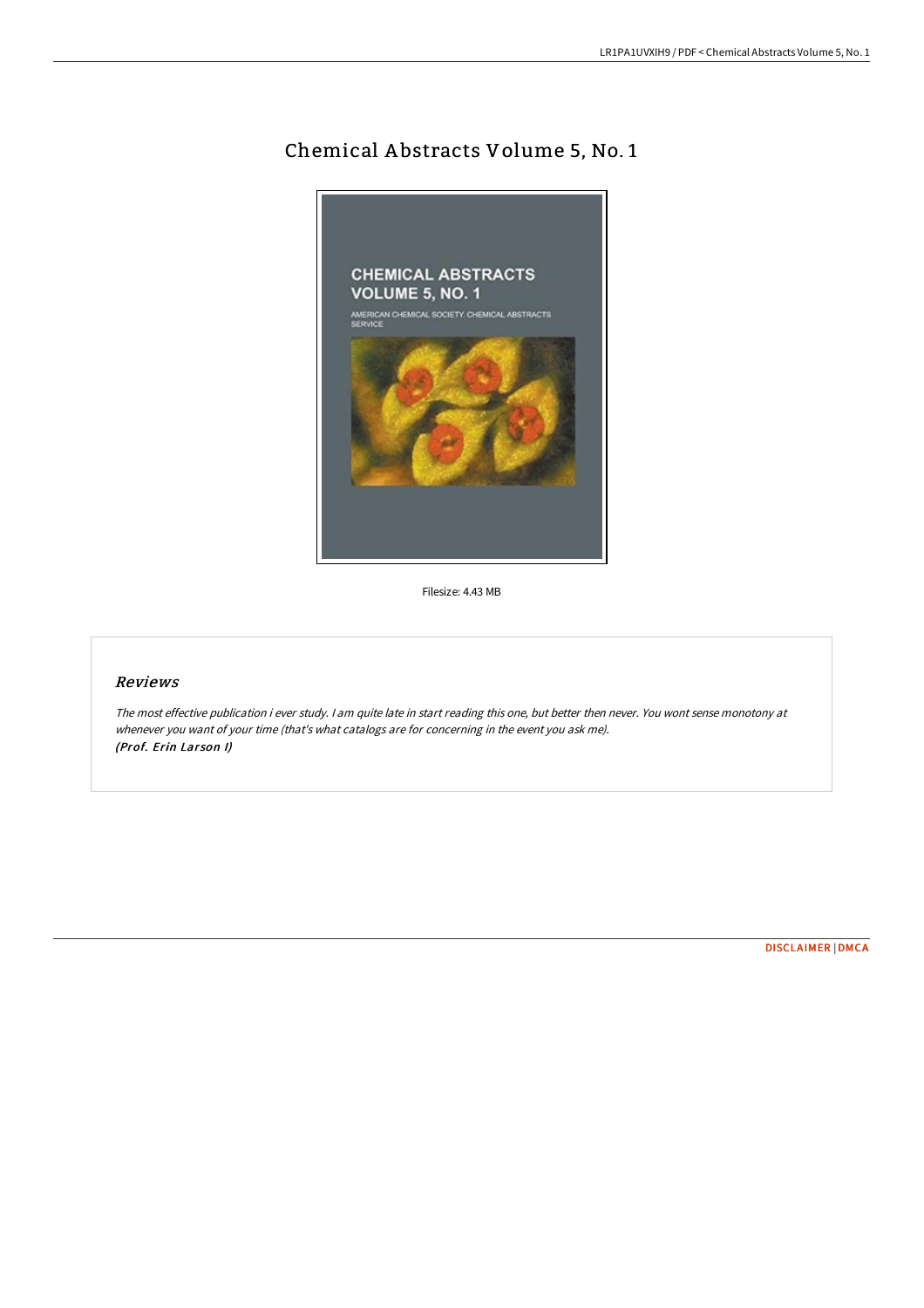#### CHEMICAL ABSTRACTS VOLUME 5, NO. 1



To get Chemical Abstracts Volume 5, No. 1 PDF, you should follow the web link below and download the file or get access to additional information which are related to CHEMICAL ABSTRACTS VOLUME 5, NO. 1 ebook.

Rarebooksclub.com, United States, 2013. Paperback. Book Condition: New. 246 x 189 mm. Language: English . Brand New Book \*\*\*\*\* Print on Demand \*\*\*\*\*.This historic book may have numerous typos and missing text. Purchasers can usually download a free scanned copy of the original book (without typos) from the publisher. Not indexed. Not illustrated. 1911 edition. Excerpt: .a striking red color which appears gradually in cold, rapidly in hot solns. Viewed by transmitted light, the color is green. KOH produces in EtOH soln. an intense red color which disappears on acidifying. The cannabinol content of a drug may be detd. by feeding a petroleum ether extract of about i g. to a dog or cat and noting the beginning of the intoxication. Herbivorous animals are not suitable for the experiment. V. K. Chesnut. Methyl Alcohol and its Detection. A. Bukowski. Pharm. Post, 43, 129-32; through Chem. Zentr., 1910, I, 1645.--A brief review is first given of cases of poisoning by MeOH, which is often used as a substitute of EtOH in pharm. preps, in Russia. The most exact method of identification is that of Riche and Brady which is based on the formation of methyl violet. A simplified method is used by the author: To 2-3 cc. of the distillate from the soln. add about 10 cc. 15 H, SO4, cool in ice, and gradually add 0.8 to i g. of pulv. KMnO, . Filter the reddish soln. immediately after the first excess has been added. The color disappears on warming. Formaldehyde is present in this soln. if the original soln. contained MeOH. The Kenntmann and Mentzel tests are recognized as reliable. In the former stratify i cc. of a soln. of 0.25 g. morphine chloride in 10 cc. cone. H, SO4 under i cc. of the soln. A violet ring...

B Read Chemical [Abstracts](http://techno-pub.tech/chemical-abstracts-volume-5-no-1-paperback.html) Volume 5, No. 1 Online  $PDF$ [Download](http://techno-pub.tech/chemical-abstracts-volume-5-no-1-paperback.html) PDF Chemical Abstracts Volume 5, No. 1